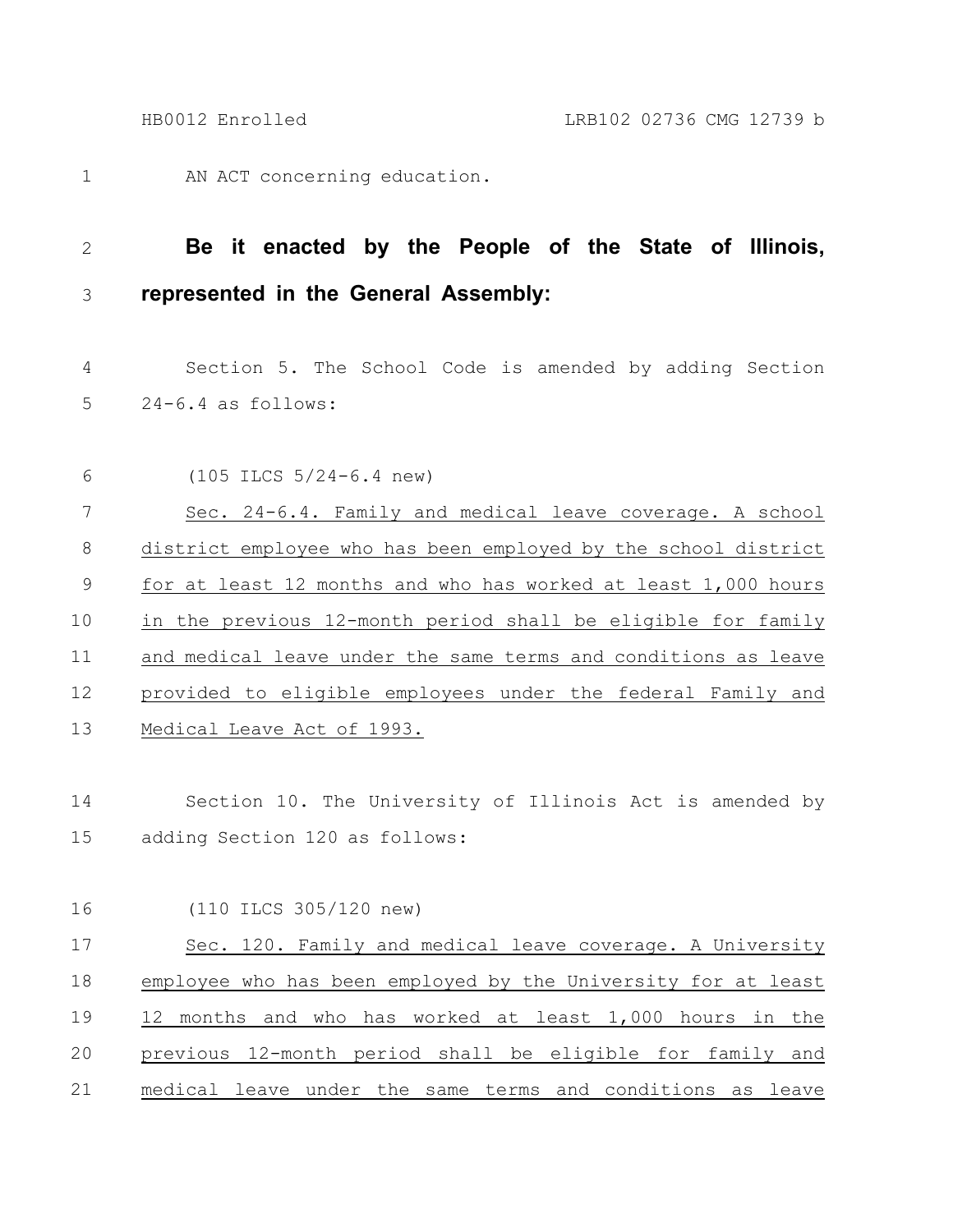provided to eligible employees under the federal Family and Medical Leave Act of 1993. Section 15. The Southern Illinois University Management Act is amended by adding Section 100 as follows: (110 ILCS 520/100 new) Sec. 100. Family and medical leave coverage. A University employee who has been employed by the University for at least 12 months and who has worked at least 1,000 hours in the previous 12-month period shall be eligible for family and medical leave under the same terms and conditions as leave provided to eligible employees under the federal Family and Medical Leave Act of 1993. Section 20. The Chicago State University Law is amended by adding Section 5-210 as follows: (110 ILCS 660/5-210 new) Sec. 5-210. Family and medical leave coverage. A University employee who has been employed by the University for at least 12 months and who has worked at least 1,000 hours in the previous 12-month period shall be eligible for family and medical leave under the same terms and conditions as leave provided to eligible employees under the federal Family and Medical Leave Act of 1993. 1 2 3 4 5 6 7 8 9 10 11 12 13 14 15 16 17 18 19 20 21 22 HB0012 Enrolled - 2 - LRB102 02736 CMG 12739 b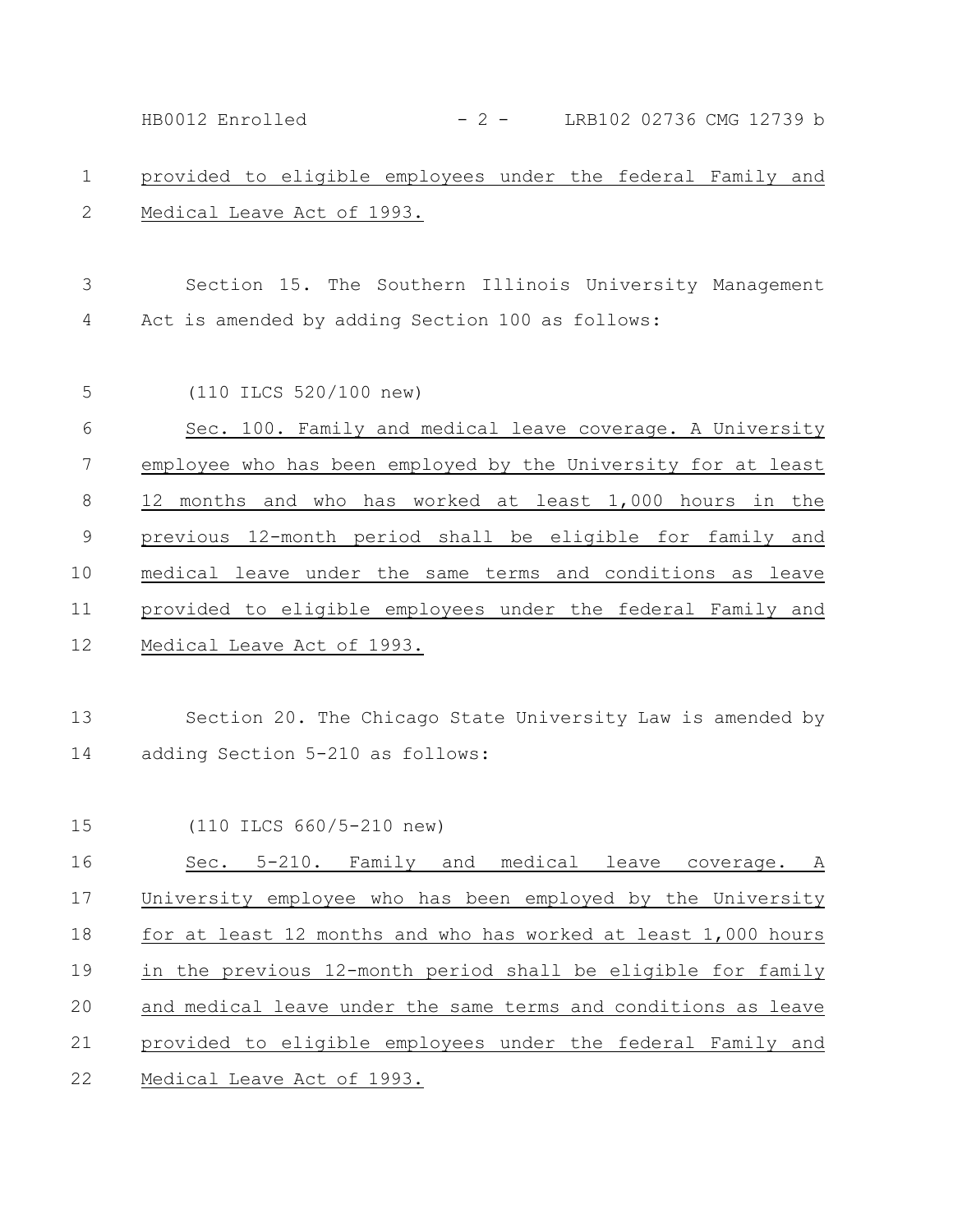| $\mathbf 1$ | Section 25. The Eastern Illinois University Law is amended                                        |
|-------------|---------------------------------------------------------------------------------------------------|
| 2           | by adding Section 10-210 as follows:                                                              |
| 3           | $(110$ ILCS 665/10-210 new)                                                                       |
| 4           | Sec. 10-210. Family and medical leave coverage. A                                                 |
| 5           | University employee who has been employed by the University                                       |
| 6           | for at least 12 months and who has worked at least 1,000 hours                                    |
| 7           | in the previous 12-month period shall be eligible for family                                      |
| $\,8\,$     | and medical leave under the same terms and conditions as leave                                    |
| 9           | provided to eligible employees under the federal Family and                                       |
| 10          | Medical Leave Act of 1993.                                                                        |
| 11<br>12    | Section 30. The Governors State University Law is amended<br>by adding Section 15-210 as follows: |
| 13          | (110 ILCS 670/15-210 new)                                                                         |
| 14          | Sec. 15-210. Family and medical leave coverage. A                                                 |
| 15          | University employee who has been employed by the University                                       |
| 16          | for at least 12 months and who has worked at least 1,000 hours                                    |
| 17          | in the previous 12-month period shall be eligible for family                                      |
| 18          | and medical leave under the same terms and conditions as leave                                    |
|             |                                                                                                   |
| 19          | provided to eligible employees under the federal Family and                                       |

21 Section 35. The Illinois State University Law is amended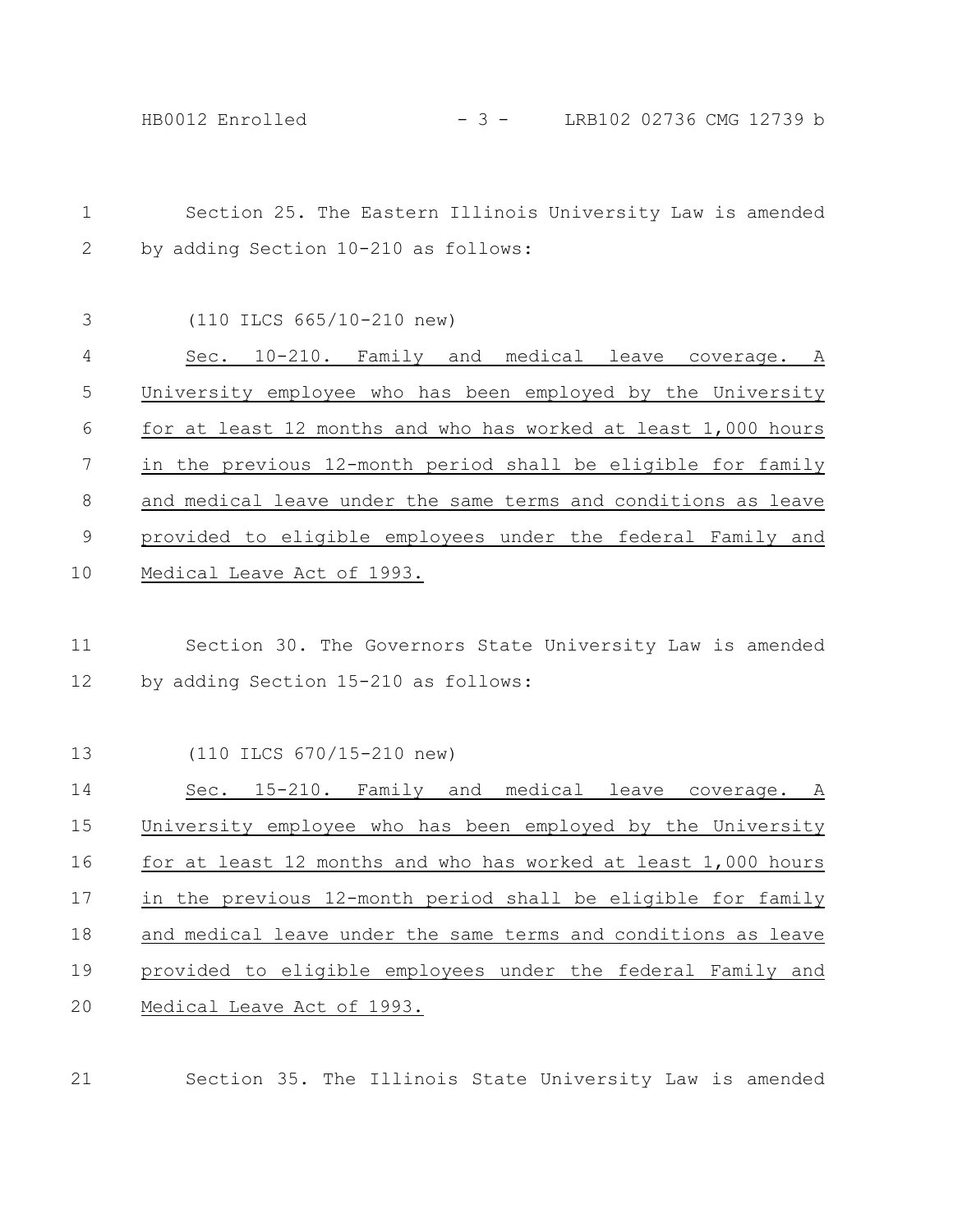HB0012 Enrolled - 4 - LRB102 02736 CMG 12739 b

by adding Section 20-215 as follows: 1

| $\overline{2}$ | (110 ILCS 675/20-215 new)                                      |
|----------------|----------------------------------------------------------------|
| 3              | Sec. 20-215. Family and medical leave coverage. A              |
| 4              | University employee who has been employed by the University    |
| 5              | for at least 12 months and who has worked at least 1,000 hours |
| 6              | in the previous 12-month period shall be eligible for family   |
| 7              | and medical leave under the same terms and conditions as leave |
| 8              | provided to eligible employees under the federal Family and    |
| 9              | Medical Leave Act of 1993.                                     |
|                |                                                                |
| 10             | Section 40. The Northeastern Illinois University Law is        |

amended by adding Section 25-210 as follows: 10 11

(110 ILCS 680/25-210 new) 12

Sec. 25-210. Family and medical leave coverage. A University employee who has been employed by the University for at least 12 months and who has worked at least 1,000 hours in the previous 12-month period shall be eligible for family and medical leave under the same terms and conditions as leave provided to eligible employees under the federal Family and Medical Leave Act of 1993. 13 14 15 16 17 18 19

Section 45. The Northern Illinois University Law is amended by adding Section 30-220 as follows: 20 21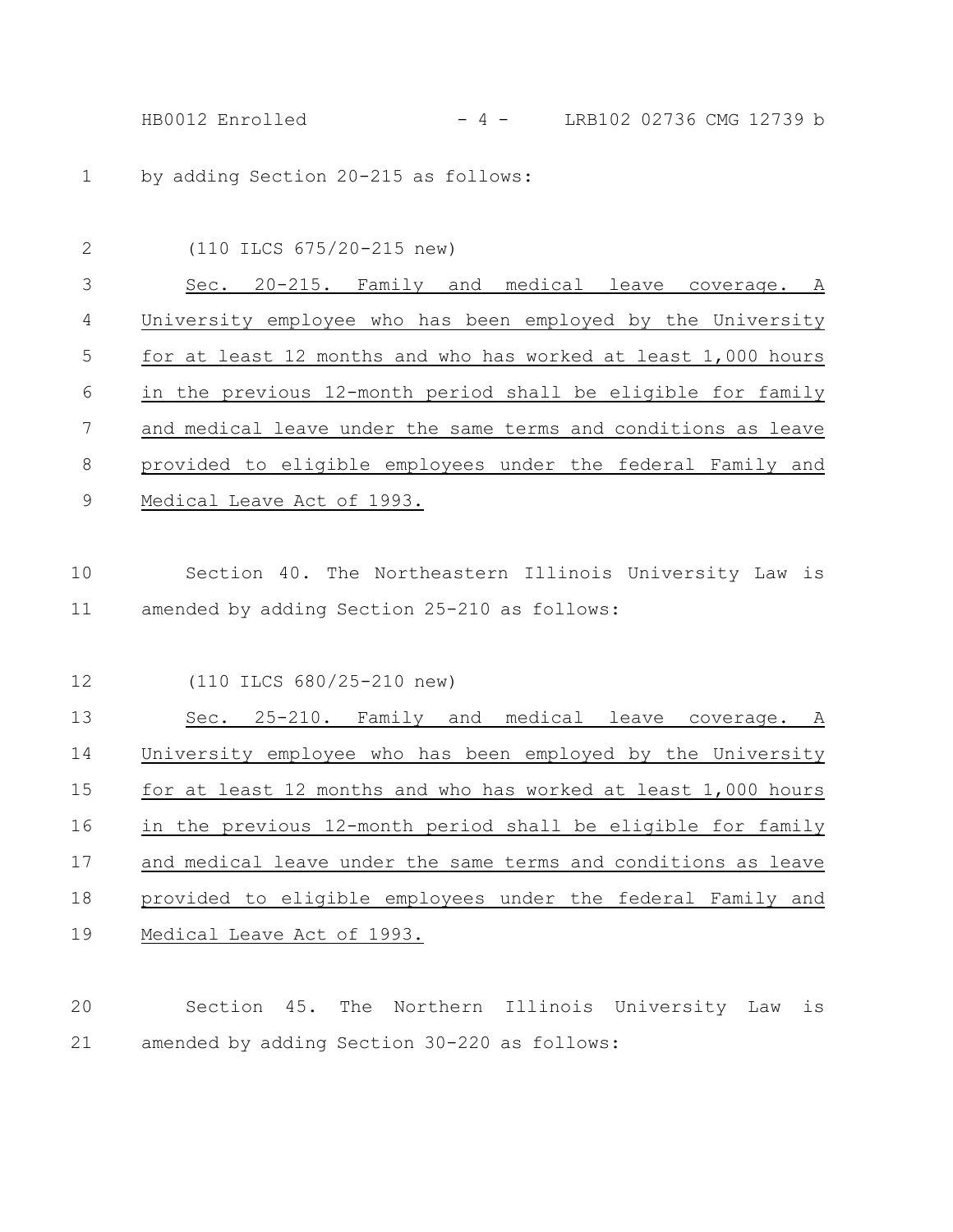HB0012 Enrolled - 5 - LRB102 02736 CMG 12739 b

| $\mathbf 1$    | (110 ILCS 685/30-220 new)                                      |
|----------------|----------------------------------------------------------------|
| $\mathbf{2}$   | Sec. 30-220. Family and medical leave coverage. A              |
| 3              | University employee who has been employed by the University    |
| $\overline{4}$ | for at least 12 months and who has worked at least 1,000 hours |
| 5              | in the previous 12-month period shall be eligible for family   |
| 6              | and medical leave under the same terms and conditions as leave |
| $\overline{7}$ | provided to eligible employees under the federal Family and    |
| $8\,$          | Medical Leave Act of 1993.                                     |
| 9              | Section 50. The Western Illinois University Law is amended     |
| 10             | by adding Section 35-215 as follows:                           |
| 11             | (110 ILCS 690/35-215 new)                                      |
| 12             | Sec. 35-215. Family and medical leave coverage. A              |
| 13             | University employee who has been employed by the University    |
| 14             | for at least 12 months and who has worked at least 1,000 hours |
| 15             | in the previous 12-month period shall be eligible for family   |

and medical leave under the same terms and conditions as leave provided to eligible employees under the federal Family and Medical Leave Act of 1993. 16 17 18

Section 55. The Public Community College Act is amended by adding Section 3-29.1a as follows: 19 20

(110 ILCS 805/3-29.1a new) Sec. 3-29.1a. Family and medical leave coverage. A 21 22